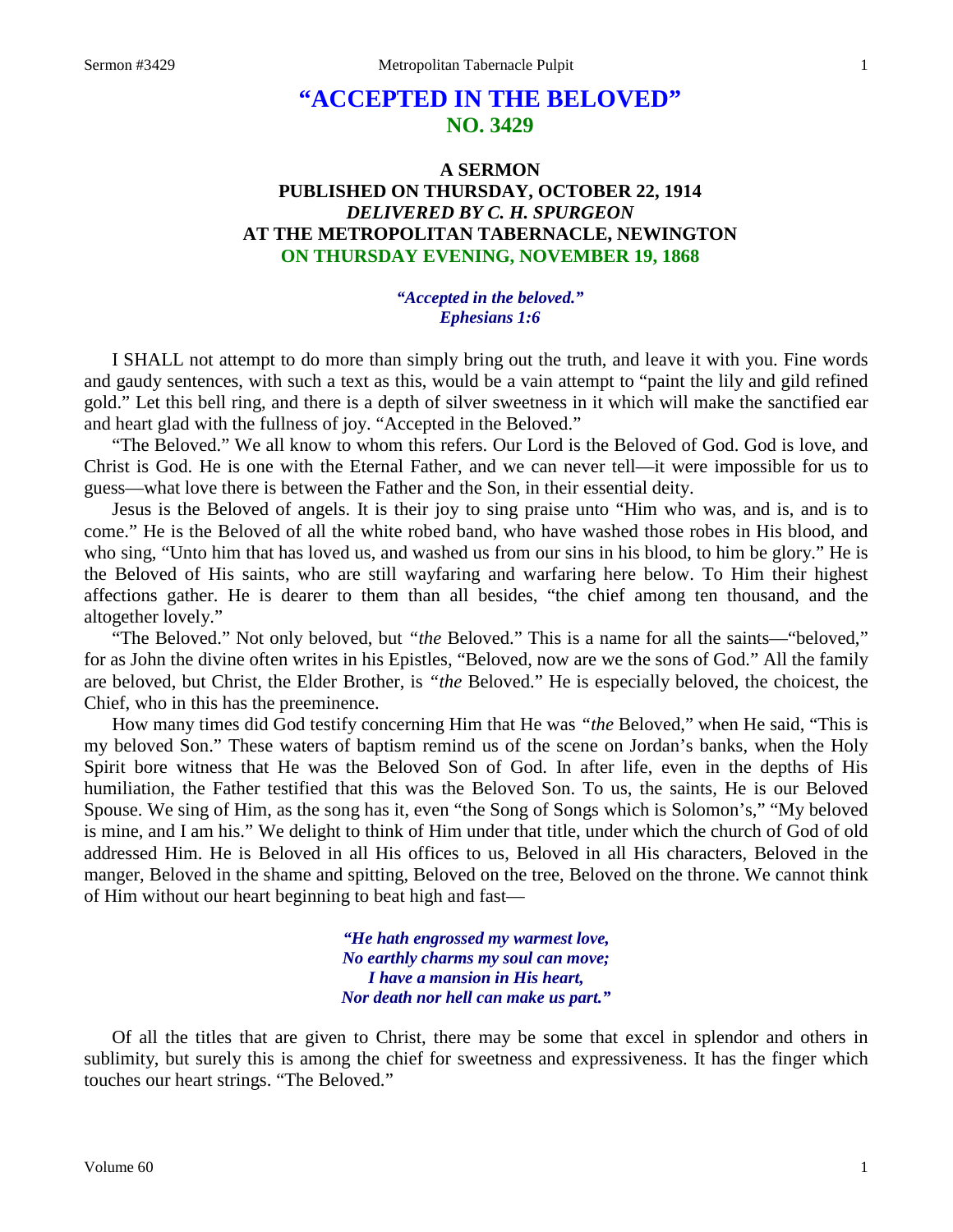But now to the text. And the first thing I think I see in the text is that "the Beloved" is *accepted of God,* the second thing I see is that the saints are *"in the Beloved,"* and the third thing, that the saints are *"accepted in the Beloved."*

It is clear in the text that "the Beloved" is—

**I.** ACCEPTED OF GOD.

It will delight you if you try in meditation to get a hold of this thought, of how infinitely acceptable Christ must be to God the Father. All other forms of acceptance must have their limit and boundary, but the acceptability of the Son of God to the First Person of the Blessed Trinity must be altogether beyond either bottom or shore.

"The Beloved" must be acceptable to God *in His own person*. Is He not God Himself, and how should it be that one Person in the Indivisible Unity should be otherwise than acceptable to the other? He is also man, but He is man born after a wondrous birth. "The Son of the Highest." The Holy Ghost overshadowed the Virgin Mother. In His Godhead and in His manhood, united as Mediator, He stands supreme in His Person.

As Saul was head and shoulders above all the rest of the men of Israel, so has the Lord "anointed him with the oil of gladness above his fellows." Who can be likened to Him in Person? Beauty! where can you draw, if your fancy shall take all its range, anything that shall be comparable to Him? Designer of all things, the Most High God, "Wonderful, Counsellor, The mighty God, The everlasting Father, The Prince of Peace." What acceptance must there be in such a one as He is to the Most High God!

You know that sometimes in the sending of ambassadors, it is well to calculate whether the person chosen to be an ambassador will be acceptable to the foreign court. Now if he be a man of mean origin, a man ill-esteemed at home, it will be an insult to send him as a plenipotentiary to another country, but if he be a man eminent and distinguished, admirable and admired, a man of high standing with his own Court, then he is the very person to represent the sovereignty of his country at another Court.

See, then, what kind of representative we have to send up to the Father's Courts in heaven—one who, while He is "bone of our bone, and flesh of our flesh," is nevertheless "God over all, blessed forever." My soul, what better ambassador could you have? To whom could you entrust your concerns one half as well as to one so inconceivably excellent, so superlatively blessed? He is, then, acceptable in His Person.

And then, secondly, to God He is equally acceptable *in His character*. God is perfectly pure, He cannot bear the slightest trace of sin, and Jesus is "holy, harmless, and undefiled, and separate from sinners." God cannot look upon sin, as it is abhorrent to His nature, but He can look upon Christ, for "in him was no sin." "The prince of this world cometh," says He, "but has nothing in me." "God is love," and to be acceptable with God in character, one must be full of love.

Now Jesus is such. Was there ever one who had such pity on the ignorant and such "compassion on those that are out of the way"? Was there ever such a tender heart elsewhere as that which glowed in the Master's bosom and gleamed from His loving eyes? He was a mass of love. He was love performing and love suffering. Love made Him live as He did, and love made Him die as He did, and love still pervades His nature, He, now that He lives on high, still loving the sons of men.

Since God is love, then, and Christ is full of love, His character is suitable to God. You shall not find anything in Christ Jesus that does not consort with the God-like and the divine. See Him where you will, He is humble, and meek, and lowly, but He is still august and sublime. Even when He puts on the garb of the peasant, "woven from the top throughout," that garment shrouds the deity, and befits Him better than the purple robe befits Caesar on the throne.

If He distributes alms, or says, "I thirst," if He is tempest tossed on the sea of Galilee, if He rebukes the waves, if He feels Himself willing to die where man's suffering and weakness is most apparent, yet there is it most consistent with the character of God, for the centurion, who stood beholding, said, "Certainly this was the Son of God." There is something congruous in the nature of Christ to the character of God, and hence His character is always acceptable to the Most High.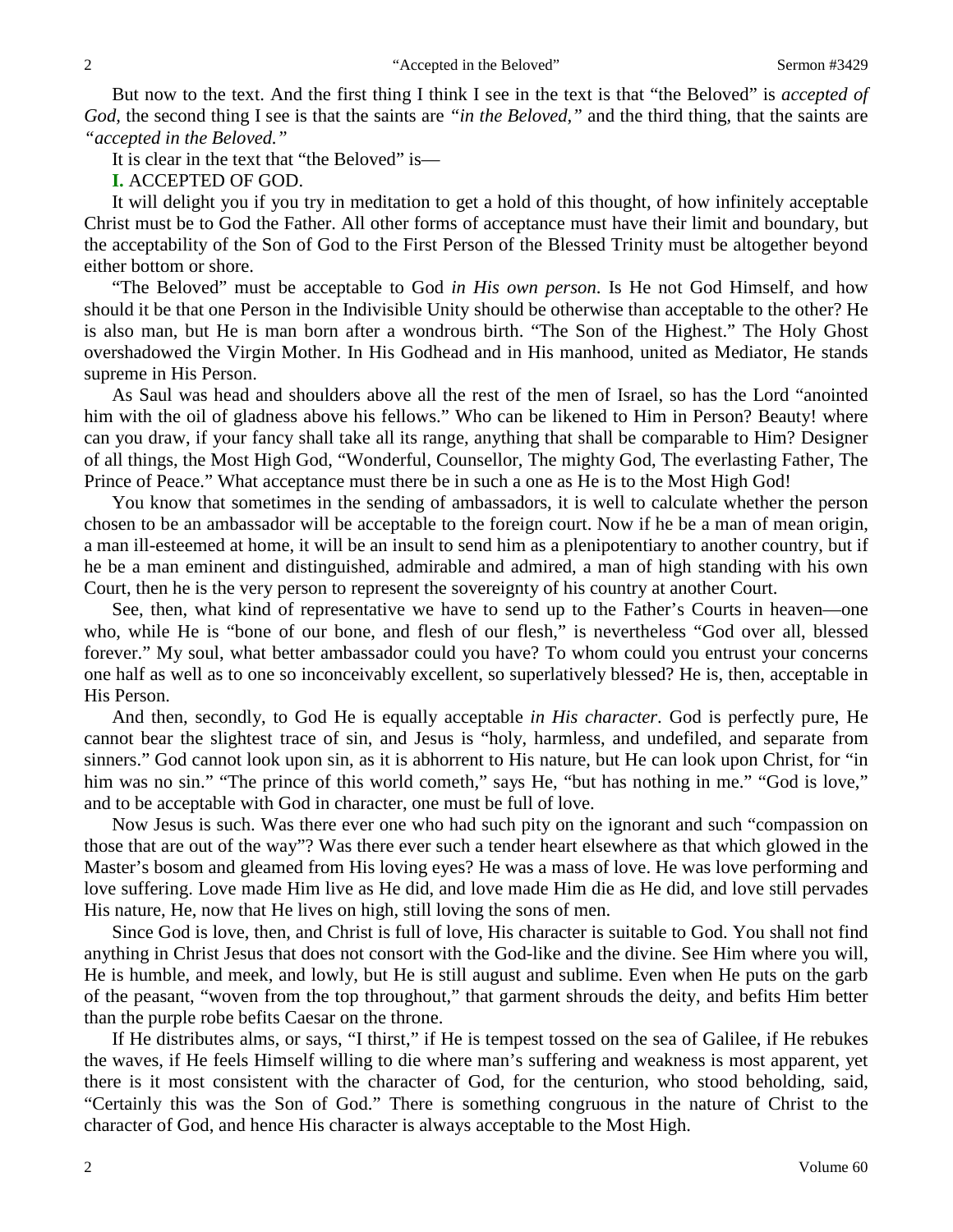#### Sermon #3429 "Accepted in the Beloved" 3

Then, my brethren, God loves that which is incorruptible. Now our Savior was often tried, but He was never corrupted, tempted and bribed with the offer of a kingdom, and again, threatened with all the wrath of men, but He never started aside for a single moment from the straight line of integrity. His whole life was so pure, that although God "chargeth his angels with folly, and the heavens are not pure in his sight," yet in Jesus He sees no folly and no imperfection, and He, even suffering as Savior, is pure, infinitely pure, and incorruptible in the sight of God. So, beloved, the *character* of Christ is altogether acceptable to God, as well as His *Person*.

We may go a step further, and say that the *motive* of Christ, as well as His outward character, must have been infinitely acceptable to God. The motive of Jesus Christ, in coming here below, was altogether unselfish. "Though he *was* rich," and had nothing to gain, "yet for our sakes he became poor, that we" (not Himself) "through his poverty might be made rich." It can truly be said of Him, "He saved others; himself he could not save." "Being found in fashion as a man, he humbled himself, and became obedient to death."

He emptied Himself out for us, and all out of pure love to those who had no love to Him—out of disinterested affection to those whose best return is but a feeble thanks, for what can such poor worms as we ever render at our very best for "love so amazing, so divine"? Well does Dr. Watts say in one of our best hymns—

> *"Words are but air, and tongues but clay, But Thy compassion is divine."*

O Savior! you could have no motive to move You but that which is pure, and high, and lofty. Cleansed from everything like self, Jesus came, that He might honor the justice of God. He would have man saved, but in such a way as not to derogate from the justice of the Most High. He would have no spots upon God's law, no slur upon the divine character, and there, as He kneels amidst the olives of Gethsemane, or there as He staggers beneath the cross, or there as He gives His hands to the nails, and His feet to the cruel iron, He is vindicating the eternal justice and severity of God by His labors, by His griefs, and by His sacrifice of Himself to death. He must, then, moved by a motive so high as this, have been infinitely acceptable to heaven.

He was, then, acceptable in His person, acceptable in His character and acceptable in His inner motive from which that outward character sprang, and He was also acceptable *in all His work which He did on earth*. Cast your eye along that work for a minute. In the first part of His life that work was active, in the second part, and also in the first, there was a passive work being carried on. There was an active work of obedience to the Father's will.

And what obedience it was! Never for a moment asking to be excused from a command, or to have a release from the sacred sacrifice, always it was work with all His heart, till He could say, "The zeal of thy house hath eaten me up."

> *"Such was Thy truth, and such Thy zeal, Such deference for Thy Father's will, Such love and meetness so divine, I would transcribe and make them mine."*

The whole life of Christ is the paragon of perfection, the mirror in which every virtue is reflected. He could not be otherwise than acceptable to God in the active righteousness of His life. And when we come to His passive righteousness, what shall I say of that? Track Him, my brethren, to the garden, and hear Him say, "Not as I will, but as thou wilt."

Watch Him before Pilate, when He obeys God by keeping silent, and "like a sheep before her shearers, he openeth not his mouth." Follow Him then, and behold Him on the tree, and note how careful He is that the Scriptures may be fulfilled—how still, with whole hearted consecration, He never starts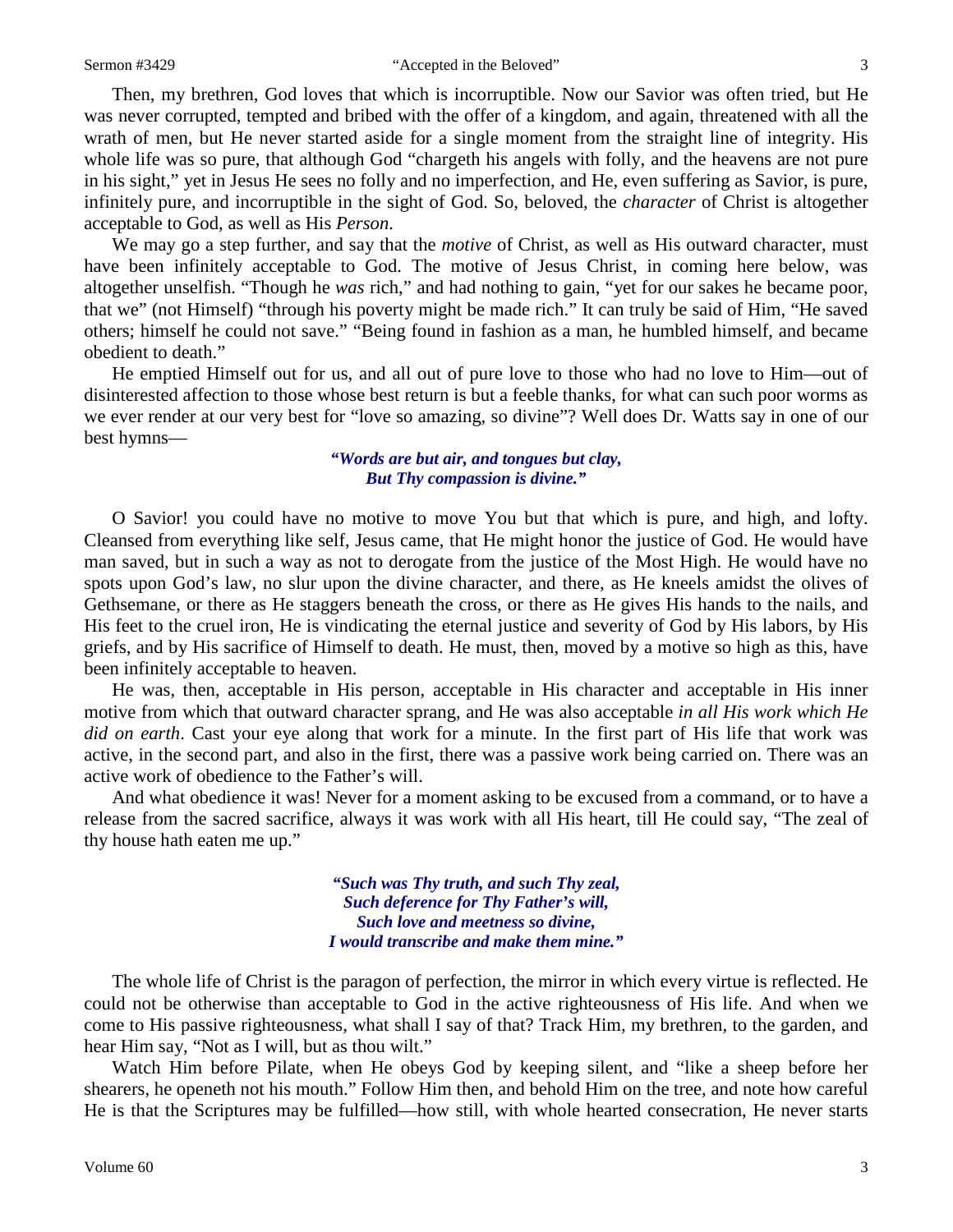back for a moment from the paying of the great ransom price which was to deliver His people from eternal bondage.

There cannot be any doubt in your minds, but that the blessed advocate and surety of our souls must be accepted before the Lord, in the height, and depth, and length, and breadth of an acceptance that we can scarcely understand, when we see Him giving up all the floods of His life, pouring them out like water before the Lord. In person, in character, in motive, in work, Jesus Christ is infinitely accepted.

Now that He was so accepted is not only clearly to be seen by these reflections, but the fact is proved by this, that the Father raised Him from the dead. He saw no corruption, but He must have remained in the tomb, or the work had not been finished. He was "justified in the Spirit by the resurrection from the dead." His acceptance of God was proved when God brought Him from the dead.

So, too, His ascending. His ascending up on high and leading captivity captive proves that He was accepted, His admission into heaven proves that He was accepted, His sitting at the right hand of the Father proves that He has finished the work, and His present reigning over all the world in His mediatorial government is the reward of His sufferings, and His second advent, for which we look with devout anticipation, is to be a yet fuller declaration that He is "the Beloved" of God, and infinitely acceptable in the Father's sight.

Thus much, a few stirrings, as it were, of the surface of this great sea, touching, as a swallow does, the waves. I have given you but these few hints. Think them over.

And now, and very briefly—

**II.** ALL BELIEVERS ARE IN CHRIST "ACCEPTED IN THE BELOVED."

They are "in the Beloved," then, or in Christ. How are believers in Christ? They are in Christ *as their representative*. Just as the whole human race was in the loins of Adam, so the whole elect people were in the loins of Christ. It is said by the apostle, "Levi was in the loins of Abraham when Melchisedec met him." So were all of us in the loins of Jesus Christ—always there in Him, for is it not written, "He shall see his seed"? And we are His seed. We spring in our new life from Him. He is the corn of wheat which was cast into the ground to die, that it might not abide alone, and now it brings forth much fruit.

We are in Christ, as the branch is in the vine, as the stone is in the building. We are in Christ, as the members are in the head. He represents us. When we talk of counting heads, we mean counting the whole body, so Christ, the Head, represents all the members, and He stands for us. We were in Christ, beloved, according to the words of the Holy Ghost—we were in Christ in our election, "according as he hath chosen us in him." There is a personal election of every child of God, but that personal election is connected with Christ

> *"Christ be My first elect, He said, Then chose our souls in Christ our Head."*

We were in Christ in the suretyship engagements of the eternal covenant. What Christ spoke before the world was, He spoke as for us. His prescient eye foresaw our existence, foreknew our ruin. He espoused us unto Himself then, and stood, in the Council Chambers of Eternity, the Surety and Sponsor of His people's souls.

We are in Christ, according to Scripture, *by judicial dealing,* that is to say, God deals with Christ as if He were dealing with us. "Awake, O sword," against whom? Against the sinning sheep? No, "against my shepherd, and against the man that is my fellow, saith the LORD." "For the chastisement of our peace was upon him, and with his stripes we are healed." "All we, like sheep, have gone astray; we have turned every one to his own way, and the LORD has laid upon him the iniquity of us all." In Him in the choice, in Him in the covenant, and then in Him in God's dealings with Christ as a judge.

So now, further, blessed be His name, we are in Him *by a vital union*. There is a living unity between Christ and His people, as between the husband and the wife, as between the branch and the stem. We are one with Him by vital union. Have you realized this, believer? Do you seek to live as one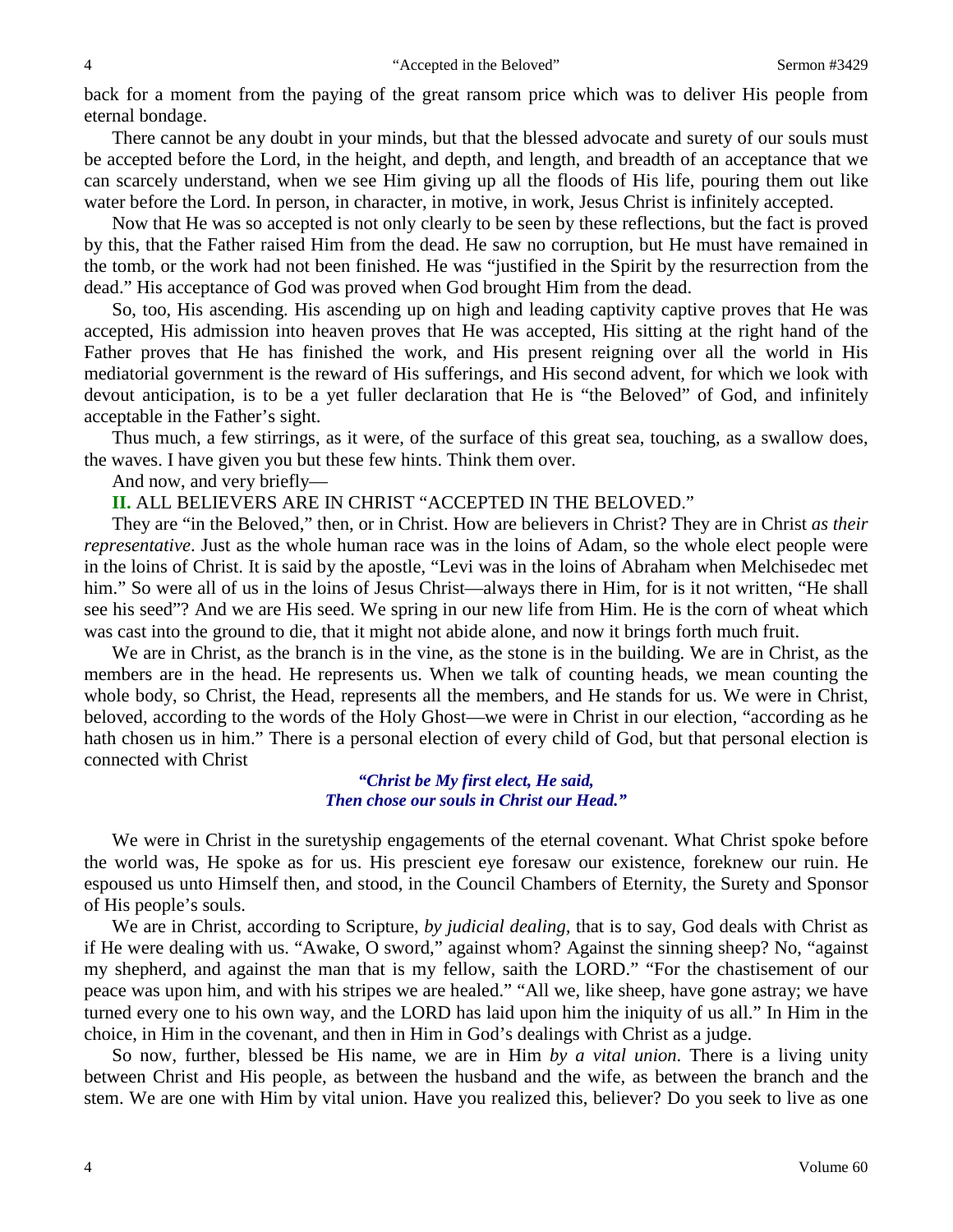that is one with Jesus? Do you try to act as one that has learned his unity to the heavenly One, to the Second Adam? It is so. If you have believed, you are one with Him.

And we are one with Him *by a fixed decree of God that never shall be broken*. "Who shall separate us from the love of God which is in Christ Jesus our Lord?" Who shall tear one limb from the sacred body of Jesus? Who shall cut away one truly quickened branch from that celestial vine? He preserves those who are in Him. He covers us with His feathers, and under His wings do we trust, His truth is our shield and buckler.

You may divide, and you must divide, the dearest bonds of earth, but you shall never cut the knot that was tied in old eternity, which bound Christ to His people. "I in them, and they in me, that they may be perfect in one." There shall never come a time when He will be ashamed to call them brethren, and never to one of them whom the Father has given Him shall there come a time when they shall refuse to call Him Master and Lord. We are "in" Him, then.

Now this is a great mystery. The apostle always speaks of it as such. But it is one of the most blessed mysteries in the whole compass of revelation. Dear friend, never forget that God does not deal with you as an individual, *He deals with you as in Christ*. If you stood as an individual, you must perish, for you will be sure to fall, you are so weak and frail and apt to sin, that, with the best resolutions and intentions, you would be sure to turn aside, and therefore the blessed Father has put you in a safer place, He has put you in Christ.

And now your interests are Christ's interests. As I have often told you, you cannot drown a man's foot unless you can drown his head, and if our head is in heaven, we are safe. And He, our Head, is there. When your vessel tosses in the storm, you may hear a voice that says, "Fear not, the barque is safe; thou carriest Jesus and all His fortune." Christ is one with His people, they must sink or swim together. Has He not Himself said it, "Because I live, ye shall live also"? The saint, then, is "in" Him.

Now we come to the full text, and that is, that—

**III.** THE SAINTS ARE "ACCEPTED IN THE BELOVED."

Their *persons* are accepted. You know there are some persons that are not acceptable to you. You would sooner live in heaven with them forever than you would like to live a quarter of an hour with them on earth. There are some people of that kind to whom we take a very natural objection, and I suppose it is not possible, although we would treat them always with kindness and so on, that we should ever desire them as companions. They are not acceptable to us.

And now it does seem very wonderful that we, who have not any personal recommendation, but very much in us that might render us obnoxious to God, are nevertheless acceptable in our persons, through Jesus Christ our Lord. Yes, you with no talents, you with no wealth, no position, no great friends—you who can do so little when you do your best, you, though the garment you wear is not of the finest, but of the very lowliest material, are acceptable to God.

God looks not according to the outward appearance, but He looks to the heart, and whenever He sees a simple trust in Jesus, which is a token of our being in Jesus, our person is acceptable to Him, because, you see, He does not look at us as we are, but He looks at us through Christ. He looks through the wounds of Jesus upon us poor sinners, as a verse of one of our hymns runs—

## *"He in them the sinner sees, Looks through Jesus' wounds on me."*

If one of you were away now in India, and after you had been living there for years, you saw a person very poor and ragged, who nevertheless said, "I used to be a servant to your mother," why, it would bring such recollections of that country homestead and of the dear old times when you were one of the happy family, that I am sure your heart would be touched, and though there might be no reason whatever in the person why you should relieve him, yet because of his connection with that dear name of mother, perhaps in heaven, you would put your hand into your purse at once.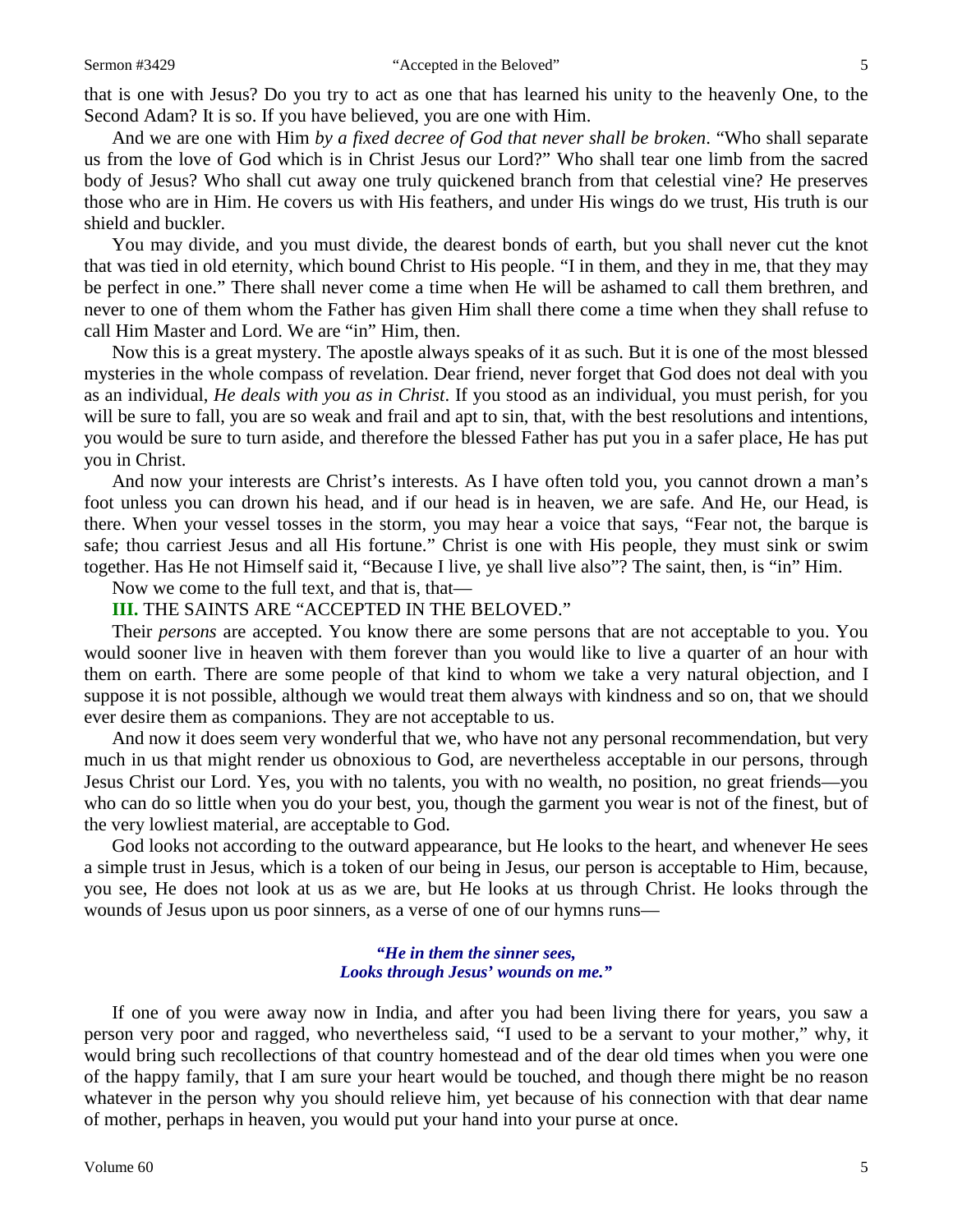Now God sees such a connection between us and Christ, that He esteems us for Christ's sake. "My Son loved that man," says He, "my Son died for that woman, My Son on the tree laid down His life for that poor, humble, penitent one, I love him for My Son's sake." Now will you try and get a hold, if you can, by faith of that sweet thought, that your person, you, you yourself, are accepted before God in the Beloved this night, and although you cannot accept yourself, but find much to complain of, yet still, if you are in Jesus, you are—

> *"So near, so very near to God, You cannot nearer be! For in the Person of His Son, You are as near as He.*

*So dear, so very dear to God, You cannot dearer be; The love wherewith He loves His Son, Such is His love to thee."*

"Such is His love to me," you may say.

Now, because the person is accepted, the next thing is *our prayers and praises* are "accepted in the Beloved." We kneel down sometimes now to pray, and we cannot pray. Those that use a book and bring God dead prayers can always be alike, but that which comes from the heart varies, and there are times with living prayers when the most you can do is to groan. A sigh, a sob, is the most you can get out. But a mother would sooner hear her own child sob than another child sing. There is music about that dear child's voice that moves her heart and touches her spirit.

And so the inward meanings of a broken heart are music in the ears of the Infinite JEHOVAH, and He accepts the sincere prayers of His people, let them be as broken as they may. And as for our praise, well, we do not always sing our praises—we feel them, we talk them, and when we do sing them our voices are not, perhaps, so sweet as we should desire. Never mind. Our Lord does not judge our hymns by the same tests as gentlemen of musical tastes would do. He hears the ring of the heart, and if that is right, there may be a false note or two, perhaps, in the voice, but if the right note is in the heart, the praises are accepted, and the prayers are "accepted in the Beloved," for our prayers do not come up before God as they are.

It is with us, as it is with some poor men. They want to get up a petition. They come, perhaps, to us. They want us to petition to some great man for some help. "Well, write out your petition." They bring it. "Oh!" we say, "it will never do to send that, here is this word spelled wrong, that sentence is ungrammatical. You have not addressed him at all in the right style. Come, I will take it, and I will make a fair copy of it for you, and send that with my name appended. It may have some weight."

So does Christ do with us. He takes our poor blotted and blurred prayers, and He just re-writes them, and then He presents them to His Father's throne. He takes the incense we bring, and puts it into His own golden censor, He puts in the coals of fire, and then, as He swings that censer to and fro in His own priesthood before the throne of God, your prayers and mine, your praises and mine, smoke like sweet perfume before the presence of the Most High, "accepted in the Beloved."

And, brethren and sisters, just *so is it with all the work we do for Christ and all the gifts we bring*. It happens on Sunday, perhaps sometimes when the bread is bought and the supply got in for the family, that you have very little to give possibly. "Well, there is a penny for the orphanage." You must give God something, you think. You would give Him more if you could. You only wish you had tens of thousands of pounds you could give. Well, it is very little, and nobody knows who gives it, still, it is "accepted in the Beloved."

If it is given for His sake, I tell you that every penny is "accepted in the Beloved." Does not the Lord say so? The two mites that make a farthing, which were the widow's living, were so accepted that He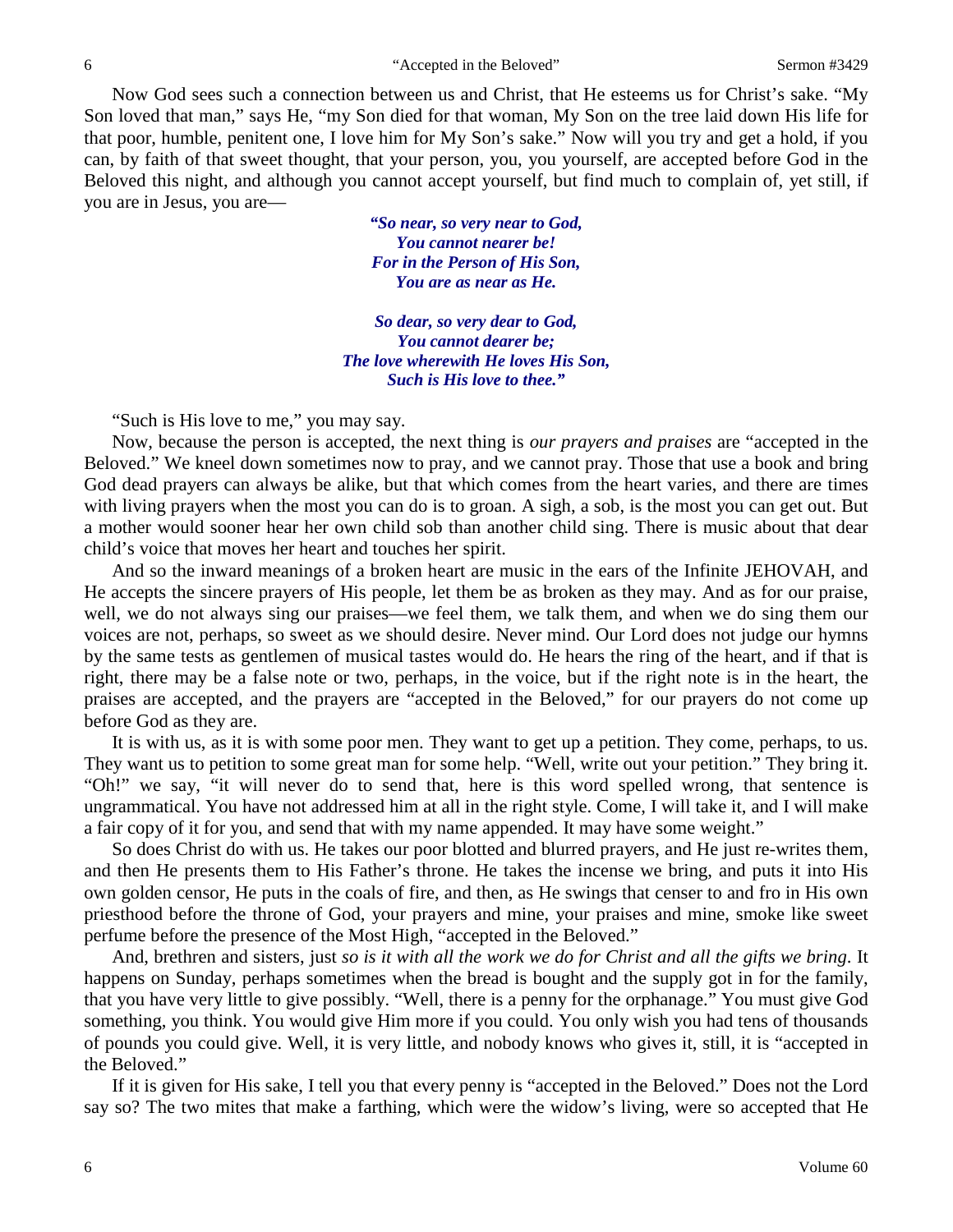could not help speaking about them, and publishing to all the world in this Book the Bible, to be handed down throughout all time, as long as there shall be a Bible in the Christian church.

The other night you talked with a little child, or you gave away a tract. You tried to do something to lead someone to Christ. Well, that was all "accepted in the Beloved." You did it with a single eye to God's glory, you thought you did it very badly, and that there was much imperfection mingled with it, but Christ washed it all, and when it was all fair and clean, He presented it and it was accepted.

And here is a mercy (I will add only one other word to this line of thought)—*the whole life of the Christian,* so far as it is the outgrowth of the life within, is "*accepted in the Beloved."* That morning you awoke, when the heart rose up in prayer for keeping during the day, that bended knee at the bedside, when the soul commits itself to the Father of Spirits, that family gathering, when the prayer is offered that the household may be kept during the day, that blessing at the eating of bread, that thankful heart to God, when the morning's meal is finished, those brief sudden prayers during the business of the day, that word put in for Christ, when the conversation ran the other way, that thankful return home at night, that evening prayer, that lifting up of the soul to God in thankfulness to carry you through another day all that, the humblest part of it, was all "accepted in the Beloved."

Brethren, it is very, very delightful to think that if I preach a sermon for Christ it is accepted, but I want you to think that, if you housewives are about the house, doing your business there for your husband and children, you are as much accepted there as I am when I am preaching.

That prayer meeting was very acceptable. Yes, and I know how acceptable it was when you sat up that night with a sick man. It was done for Jesus' sake. The man who addresses thousands is accepted, but he that sits down and talks, even to a little child, is just as much accepted, and accepted in the same way too, for it is only "in the beloved" that either the big or the little can be received at all. The bullock was offered, and God accepted it, the kid was offered, and God accepted that, and the reason was because they were both put upon the same altar, and both burnt with the same fire. Christ is the altar, and Christ the fire, and so our sacrifices are "accepted in the Beloved."

I think these words were the favorite words of that dear man of God, Mr. Harrington Evans, "Accepted in the Beloved." He used often to repeat them in his sermons, and if I remember rightly, when he was dying, and his deacons needed a message to be given to the church, to let them know what was the state of mind of their pastor at the time of death, he said, "Go and tell them I am accepted in the Beloved."

Oh! dear hearer can you say this? There is more eloquence in these words than in all the eloquence of Demosthenes, or in all the glowing periods of Caesar. To say, "I am accepted in the Beloved," is better than to be able to say, "I am the owner of the Indies, or the possessor of the world." "Accepted in the Beloved."

Remember, there is many a religious person who is not "accepted in the Beloved," for the moralists, the religionists that like not Christ, are not accepted. They pray, and they read the Scriptures, and they attend their place of worship, they are baptized, they come to the altar, but it is all nothing if they do not come to Christ. All these things are nothing to any of them if they are not in Christ.

We hold that we should baptize none but those who profess their belief in Christ, but it seems to us that apart from a saving faith in Christ, it is a mere mockery, and if given to children, or even to an unconverted person, is more likely to make them think there is efficacy in the sacrament than to do them any kind of good. Thus we would have you touch nothing at the Lord's table until you have first come to Jesus. Then the baptism and then the Lord's table will be profitable helps to you in remembering Christ, and you will be accepted in them "in the Beloved."

But you must get "in" Him first, for baptism is nothing, and the Lord's supper nothing, without Christ. First, you must get the substance, and then the shadow will follow. And these things are only shadow, they only set forth the substance, and if any come to the shadow tonight who have not got the substance, they have no business to come, and on their heads will be the guilt. But we must first be in Him. Whether you be open sinner or outwardly moral, recollect you are not accepted otherwise, for it is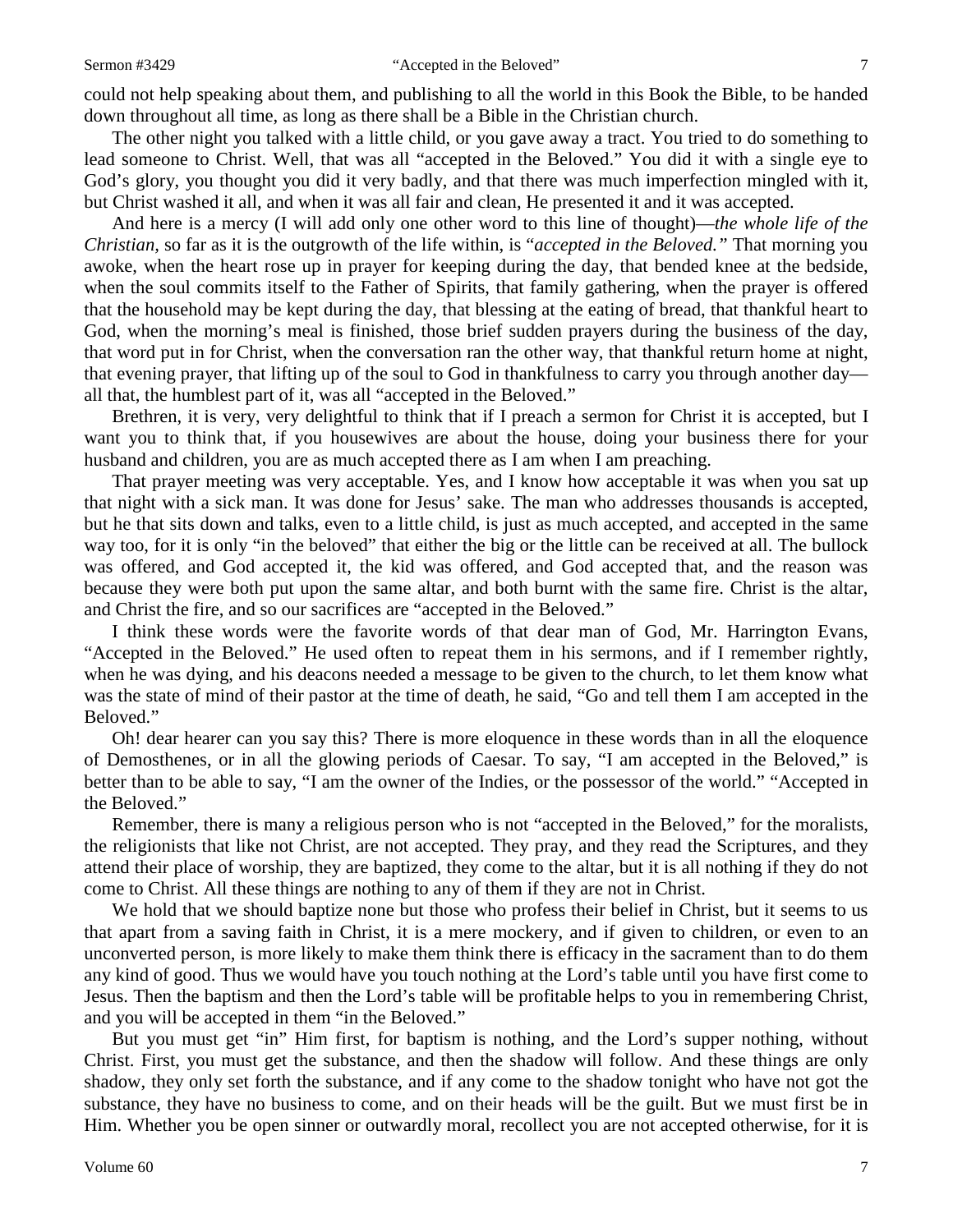not your conduct, not your outward life, that will do, apart from Christ. It is union to Christ, and faith brings us that, a simple trust in Jesus, and we are "in" Jesus and "accepted in" Jesus, but without that we are "without Christ, without hope, and alien from the commonwealth of Israel."

The Lord bless this simple meditation to His people, and His shall be the praise forever. Amen.

## **EXPOSITION BY C. H. SPURGEON**

## *EPHESIANS 1, 2:1*

**Ephesians Chapter 1. Verses 1-2.** *Paul, an apostle of Jesus Christ by the will of God, to the saints which are at Ephesus, and to the faithful in Christ Jesus: Grace be to you, and peace, from God our Father, and from the Lord Jesus Christ.*

He wishes them grace, first, and peace afterwards, which is the right and natural order. There is no lasting peace without grace. There is no peace worth having which does not spring from a work of grace in the soul. "Grace be to you, and peace from God our Father, and from the Lord Jesus Christ."

**3.** *Blessed be the God and Father of our Lord Jesus Christ,—*

How dear the Father is when we view Him in association with the Redeemer. Never do the saints seem to delight so much in God as when they behold Him in the person of Jesus Christ. Then is He inexpressibly lovely to us, and we preach Him with joy and delight. "Blessed be the God and Father of our Lord Jesus Christ."

**3.** *Who hath blessed us with all spiritual blessings in heavenly places in Christ:*

"Blessed," says he, "be God, who hath blessed us." Well may we bless Him with our feeble thanks who has blessed us with His mighty mercies. Nothing makes a man bless God like God's blessing him. "He has blessed us," says the apostle, "with all spiritual blessings." The children of God have not only some blessings, but all they want. They are all theirs—all for time and all for eternity, but they are all in Christ. There is no blessing out of Christ. All the fullness of blessing dwells in Jesus, and in Him only. And if you would be blessed, you must come to Christ for a blessing. He has "blessed us with all spiritual blessings in heavenly places in Christ."

**4.** *According as he hath chosen us in him before the foundation of the world, that we should be holy and without blame before him in love:*

The first great blessing of the covenant of grace is our election. We were chosen, but chosen in Christ—chosen not because we *were* holy, but chosen that we *should* be holy. The great object of the divine choice is our holiness. And let no man say that he is chosen of God unless God is working in him to this divine end, namely, holiness of character.

**5.** *Having predestinated us unto the adoption of children by Jesus Christ to himself, according to the good pleasure of his will,—*

After election comes adoption. Men are not by nature the children of God, but they are heirs of wrath. And this is very clear, because a man never adopts his own children. But adoption in itself proves that by nature we are not the children of God, but He adopts us. "Then are ye begotten again unto a lively hope by the resurrection of Jesus Christ from the dead." Happy they who know the adoption who feel in themselves the spirit of children, and can cry, "Abba, Father," as they look up to God tonight. This is in Christ Jesus, for nothing comes to us except by Him.

**6.** *To the praise of the glory of his grace, wherein he hath made us accepted in the beloved.*

Christ is so acceptable to God that that acceptance is sufficient to spread over all those who are in Him. And tonight every believer here is accepted before God, but it is through Jesus Christ. Do notice that. Nothing comes but by that silver pipe. "He hath made us accepted in the Beloved."

**7.** *In whom we have redemption through his blood, the forgiveness of sins, according to the riches of his grace;*